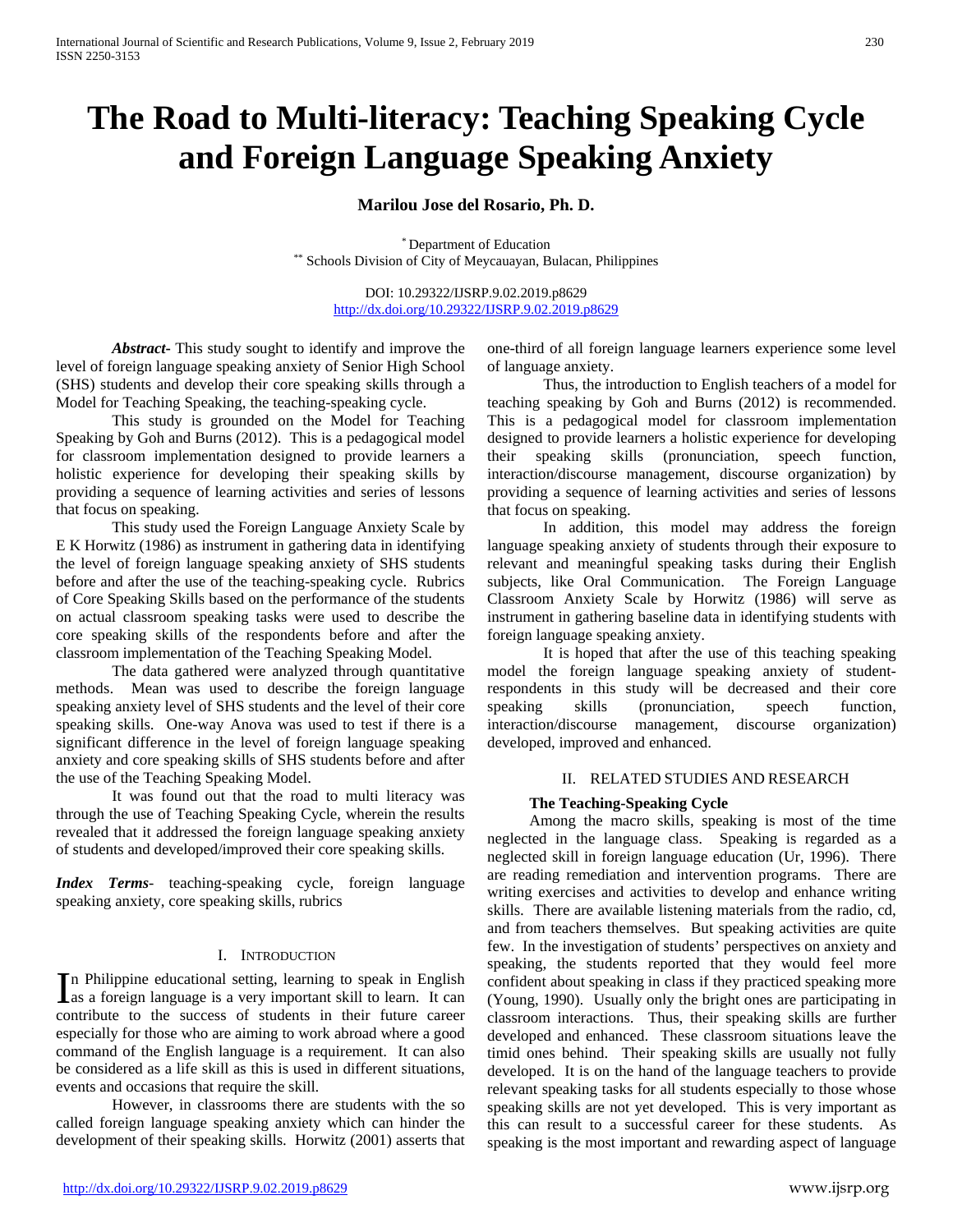learning (Hall & Austin, 2004; Nunan, 1991), it shouldn't be neglected in language classes. One way to do this is the use of Goh and Burns' Teaching-Speaking Cycle.

Goh and Burns (2012) base their discussion of the cognitive processes in speaking on Levelt's (1989) model of speech processing and introduce three key features of learner's speech: fluency, accuracy and complexity. Speaking tasks are focused on these three key features. Fluency tasks, accuracy tasks and complexity tasks are all taken into consideration. These tasks are properly balanced and combined by language teachers inside the language classes.

The Teaching-Speaking Cycle, a pedagogical model in teaching speaking, has 7 stages wherein according to Goh and Burns (2012) the teacher's role in every stage is crucial in facilitating practice and learning, and providing input and feedback. The first stage is Focus learners' attention on speaking. In this stage, the teacher raises learners' metacognitive awareness about learning to speak in a second language. The second stage is providing input and/or guide planning. The purpose of this stage is for the students to acquire appropriate vocabulary and accurate language form relevant to speaking needs, understand social and linguistic conventions of speech and speakers' roles and relationships for particular contexts and provide a wide range of utterances to express meaning more exactly. The third stage is conduct speaking tasks wherein the objectives are for students to learn a range of core speaking skills (pronunciation, speech function, interaction/discourse management, discourse organization) and develop fluency in expression of meaning. The fourth stage is focus on language/discourse/skills/strategies. Its goals are to acquire appropriate vocabulary and accurate language form relevant to speaking needs, understand social and linguistic conventions of speech for particular contexts, learn a range of core speaking skills (pronunciation, speech function, interaction/discourse management, discourse organization) and employ oral communication strategies. The fifth stage is repeat speaking tasks wherein the aims are to learn a wide range of core speaking skills (pronunciation, speech function, interaction/discourse management, discourse organization), produce a wide range of utterances to express meaning more precisely, develop fluency in expression of meaning and employ appropriate oral communication strategies. In the sixth stage, direct learners' reflection on learning, they self-regulate their performance and overall development. The seventh is facilitating feedback on learning. The target in this last stage is to develop meta-cognitive awareness about second language speaking. This involves self-regulation which promote learners' self-awareness in speaking classes. According to Oxford (2011), self-regulation is one of the most exciting developments in foreign language learning. In this stage, learners are given opportunities to provide feedback to their classmates and also to do self-feedback. Immediate feedback is also provided by the language teachers.

Shu and Renandya (2016) consider this model for teaching speaking as a more coherent and comprehensive model. They presented this model in their paper in order to apply this approach in a speaking lesson designed for a group of intermediate students in China.

# **Foreign Language Anxiety**

Anxiety has been a matter of considerable interest in language education setting for educators since it is a major obstacle to foreign language learning that the learners need to overcome (Wu, 2010; Zheng, 2008). It follows that if this obstacle is not overcome by learners, the full potential of learners in foreign language learning is compromised. Foreign language anxiety is an important factor that influences one's level of achievement in foreign language learning (Dordinejad and Ahmadabad, 2014).

Horwitz et al. (1986) defined foreign language anxiety as "a distinct complex of self- perceptions, beliefs, feelings, and behaviors related to classroom language learning arising from the uniqueness of the language learning process". In classroom setting, there are some students who have foreign language anxiety and their language teachers may not know it. One-third of all foreign language learners experience some level of language anxiety (Horwitz, 2001). One way or another anxiety can affect how they learn the foreign language. Horwitz (2001) claimed that foreign language anxiety is independent of first language learning disabilities and should be viewed as an important factor that hinders language learning in and of itself.

Elaldi, S. (2016) considers the importance of Foreign Language Anxiety in language learning in his research on foreign language anxiety levels of students studying in the Faculty of English Language and Literature at Cumhuriyet University, Sivas, Turkey when they were in preparatory class and when they were in fourth grade.

Reasons why students have foreign language anxiety is looked into by many researches. Cagatay (2015) examines EFL students' Foreign Language Speaking Anxiety (FLSA) and its possible reasons as well as some solutions to it. The participants were 147 Turkish students at the English preparatory program of a state university.

Another reason is the high expectations that learners are required to communicate and speak in public cause anxiety (Elaldi, 2016). The fear of falling short of these expectations can hinder the learning process (Rajanthran et al., 2013). Anxious learners think that their language skills, especially speaking skills, are weaker than their peers' (Young, 1991) because of perceiving speaking ability as the most important.

This foreign language anxiety can affect learners in many ways. It can "make learners get discouraged, lose faith in their abilities, escape from participating in classroom activities, and even give up the effort to learn a language well" (Na, 2007). Given that learners with high anxiety often perform at lower levels than those with lower anxiety (Cui, 2011).

According to Hashemi and Abbasi (2013), the friendlier and informal the language classroom environment, the less it is likely to be anxiety provoking. They state that "formal language classroom setting is a major source of stress and anxiety because of its demand to be more correct and clearer in using the target language". Furthermore, the evaluation or criticisms from peers is also a major cause of anxiety (Conway, 2007).

The Foreign Language Classroom Anxiety Scale by E K Horwitz (1986) is composed of 33 items. This described the level of language anxiety of foreign language learners.

Language teachers being aware who among their students have this anxiety can make a big difference in supporting their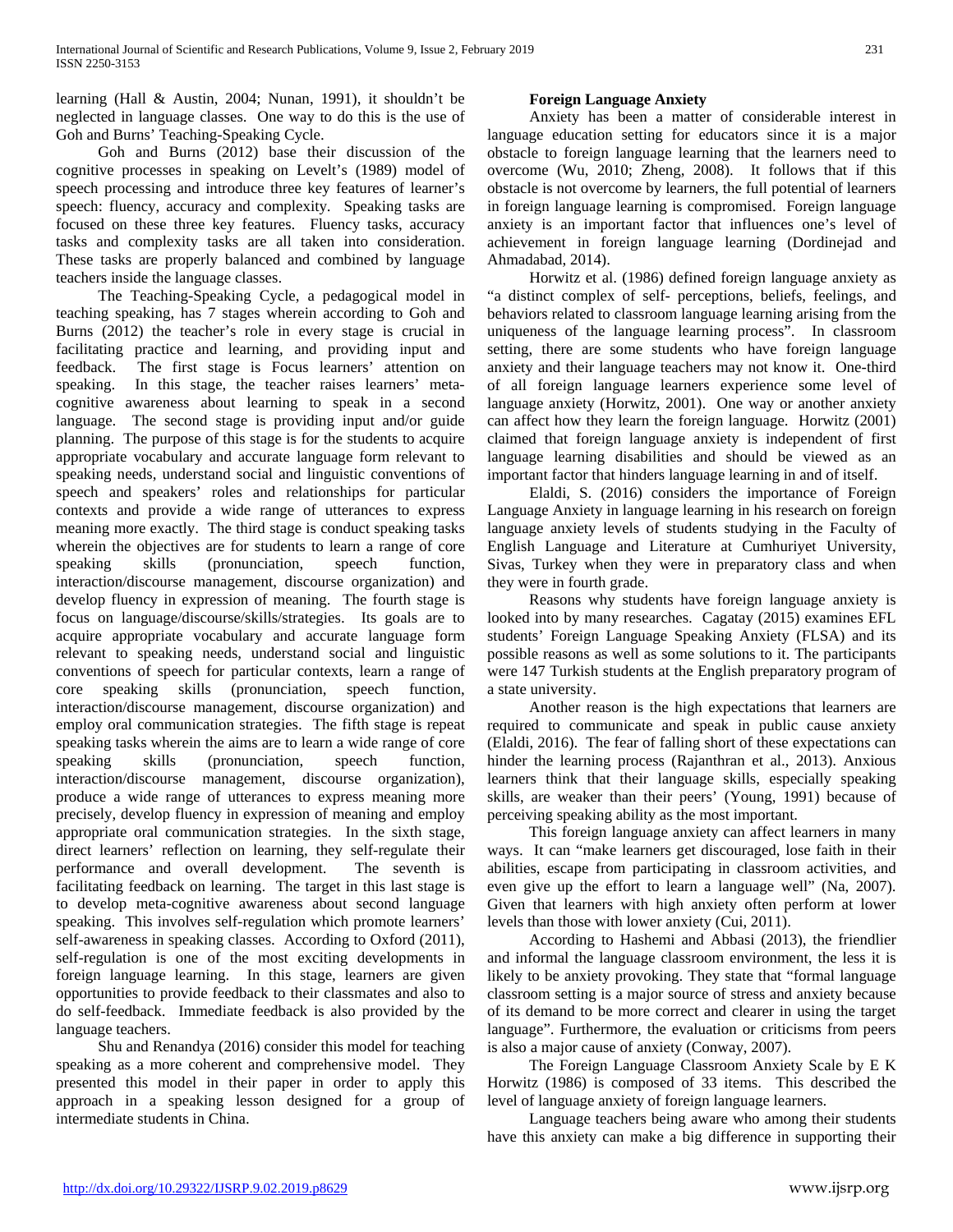students in language learning. Knowing that there is a problem or hindrance in language learning can guide teachers in ways of addressing this problem through innovative solutions. One of these solutions is the use of a teaching speaking model that can develop, improve and enhance the core speaking skills of the learners and decrease the level of their language anxiety. This is the **road to multi literacy**.

## **Road to Multi Literacy**

The figure below presents the seven (7) stages of the Speaking Cycle of Goh and Burns. In this study, the model was used to address the foreign language anxiety of Senior HS students, as well as, developed further, improved and enhanced their core speaking skills (pronunciation, speech function, interaction/discourse management, discourse organization).



# III. DISCUSSION OF RESULTS

The results of the Foreign Language Classroom Anxiety Scale (FLCAS) and Core Speaking Skills Rubrics administered to all the 125 senior high school students of the City of Meycauayan Vocational Senior High School (COMVSHS) and 213 senior high school students of Academic Senior High School of the City of Meycauayan (ASHCOM) **before** and **after** the use of the Teaching-Speaking Cycle were presented in Tables 1-3.

**Table 1:** Descriptive Statistics of Foreign Language Classroom Anxiety of COMVSHS and ASHCOM Students

| <b>Item</b><br>Number<br>of FLCAS | Mean before the use<br>of Teaching-<br><b>Speaking Cycle</b> | Mean after the use<br>of Teaching-<br><b>Speaking Cycle</b> |
|-----------------------------------|--------------------------------------------------------------|-------------------------------------------------------------|
| Item 2                            | 3.14                                                         | 3.48                                                        |
| Item 5                            | 3.04                                                         | 3.45                                                        |
| Item 8                            | 2.95                                                         | 3.28                                                        |
| Item11                            | 2.91                                                         | 3.19                                                        |
| Item 14                           | 2.89                                                         | 3.18                                                        |
| Item 18                           | 2.87                                                         | 3.16                                                        |
| Item 22                           | 2.81                                                         | 3.15                                                        |
| Item 28                           | 2.73                                                         | 3.09                                                        |
| Item 32                           | 2.70                                                         | 3.08                                                        |
| Over-all<br>Mean                  | 2.89                                                         | 3.23                                                        |

- Scale: **5** Strongly Agree -Very Low Level of Anxiety
	- **4** Agree Low Level of Anxiety
		- **3** Neither Agree or Disagree Average Level
		- 2 Disagree High Level of Anxiety
		- **1** Strongly disagree-Very High Level of Anxiety

The answer -*strongly agree*- indicated *very low* level of anxiety, -*strongly disagree*- indicated *very high* level of anxiety that students felt for items 2, 5, 8, 11, 14, 18, 22, 28 and 32. The results in Table 1 revealed that the level of anxiety of Senior High School Students before the use of teaching-speaking cycle was **average** to almost **low** after the use of teaching-speaking cycle as reflected by over-all means of 2.89 and 3.23, respectively.

# **Table 2:** Descriptive Statistics of Foreign Language Classroom Anxiety of COMVSHS and ASHCOM Students

| <b>Item</b><br><b>Number</b><br>of FLCAS | Mean before the use<br>of Teaching-<br><b>Speaking Cycle</b> | Mean after the use<br>of Teaching-<br><b>Speaking Cycle</b> |
|------------------------------------------|--------------------------------------------------------------|-------------------------------------------------------------|
| Item 1                                   | 3.07                                                         | 2.01                                                        |
| Item 3                                   | 3.20                                                         | 2.17                                                        |
| Item 4                                   | 3.24                                                         | 2.49                                                        |
| Item 6                                   | 3.26                                                         | 2.52                                                        |
| Item 7                                   | 3.29                                                         | 2.52                                                        |
| Item 9                                   | 3.31                                                         | 2.56                                                        |
| Item 10                                  | 3.34                                                         | 2.59                                                        |
| Item 12                                  | 3.34                                                         | 2.60                                                        |
| Item 13                                  | 3.36                                                         | 2.61                                                        |
| Item 15                                  | 3.39                                                         | 2.62                                                        |
| Item 16                                  | 3.42                                                         | 2.65                                                        |
| Item 17                                  | 3.43                                                         | 2.65                                                        |
| Item 19                                  | 3.45                                                         | 2.67                                                        |
| Item 20                                  | 3.47                                                         | 2.69                                                        |
| Item 21                                  | 3.48                                                         | 2.70                                                        |
| Item 23                                  | 3.49                                                         | 2.71                                                        |
| Item 24                                  | 3.51                                                         | 2.73                                                        |
| Item 25                                  | 3.52                                                         | 2.74                                                        |
| Item 26                                  | 3.54                                                         | 2.76                                                        |
| Item 27                                  | 3.57                                                         | 2.76                                                        |
| Item 29                                  | 3.62                                                         | 2.80                                                        |
| Item 30                                  | 3.66                                                         | 2.82                                                        |
| Item 31                                  | 4.30                                                         | 2.83                                                        |
| Item 33                                  | 4.34                                                         | 2.86                                                        |
| Over-all                                 |                                                              |                                                             |
| Mean<br>Scale: 5 - Strongly Agree        | 3.48                                                         | 2.63<br>-Very High Level of Anxiety                         |

- **4** Agree High Level of Anxiety
- **3** Neither Agree or Disagree- Average Level of Anxiety

2 - Disagree - Low Level of Anxiety

 **1** - Strongly disagree -Very Low Level of Anxiety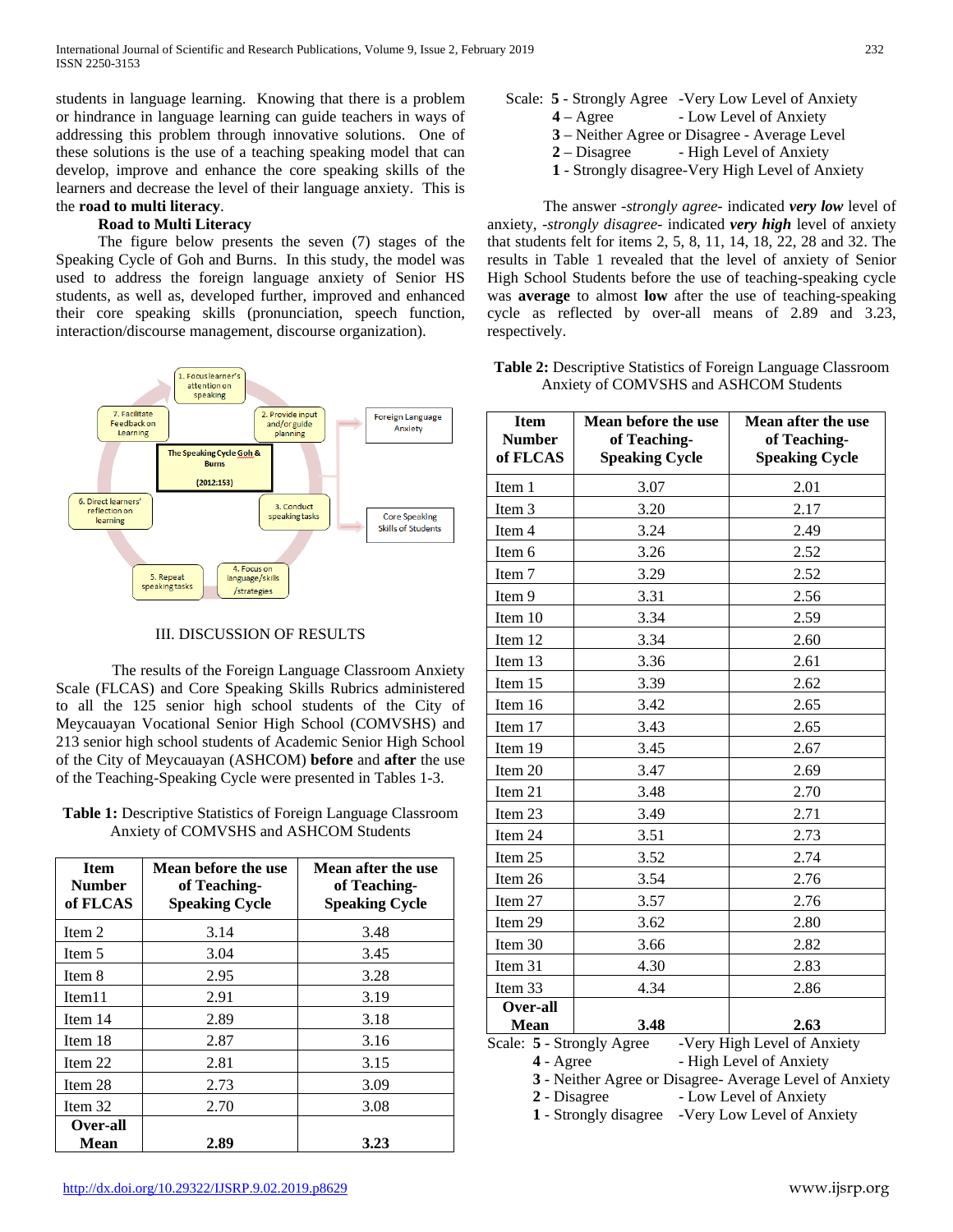The answer -*strongly agree*- indicated *very high* level of anxiety, -*strongly disagree*- indicated *very low* level of anxiety that students felt for items 1, 3-4, 6-7, 9-10, 12-13, 15-17, 19-21, 23-27, 29-31 and 33. A closer look at the over-all mean of 3.48 and 2.63 before and after the use of teaching-speaking cycle as can be seen in Table 2 revealed that the level of anxiety of Senior High School Students was **high** before the use of teachingspeaking cycle to **average** after the use of teaching-speaking cycle.

|  | Table 3: Descriptive Statistics of Core Speaking Skills of |  |  |  |
|--|------------------------------------------------------------|--|--|--|
|  | <b>COMVSHS and ASHCOM Students</b>                         |  |  |  |

| <b>Item Number</b>     | Mean before the       | Mean after the        |
|------------------------|-----------------------|-----------------------|
| of Core                | use of Teaching-      | use of Teaching-      |
| <b>Speaking Skills</b> | <b>Speaking Cycle</b> | <b>Speaking Cycle</b> |
| Item 1                 | 1.56                  | 3.06                  |
| Item 2                 | 1.60                  | 3.08                  |
| Item 3                 | 1.62                  | 3.11                  |
| Item 4                 | 1.62                  | 3.18                  |
| Item 5                 | 1.63                  | 3.26                  |
| Item 6                 | 1.64                  | 3.28                  |
| Item 7                 | 1.65                  | 3.29                  |
| Item 8                 | 1.65                  | 3.30                  |
| Item 9                 | 1.65                  | 3.32                  |
| Item $10$              | 1.65                  | 3.34                  |
| Item 11                | 1.66                  | 3.34                  |
| Item 12                | 1.67                  | 3.35                  |
| Item 13                | 1.68                  | 3.35                  |
| Item 14                | 1.69                  | 3.36                  |
| Item 15                | 1.74                  | 3.37                  |
| Item 16                | 1.75                  | 3.40                  |
| Item 17                | 1.79                  | 3.40                  |
| Item 18                | 1.82                  | 3.49                  |
| Over-all Mean          | 1.67                  | 3.29                  |

Scale: **4** - Exemplary

- **3** Accomplished
- **2** Developing
- **1** Beginning

Table 3 showed the means of Core Speaking Skills of COMVSHS and ASHCOM Students before and after the use of teaching-speaking cycle. The results revealed that the level of Core Speaking Skills of students was from **Developing** to **Accomplished** as indicated by the over-all mean of 1.67 and 3.29, respectively.

Comparison of Means of Foreign Language Classroom Anxiety Levels of COMVSHS and ASHCOM students before and after the use of the Teaching-Speaking Cycle showed a significant difference as shown in the result of One Way Anova in Table 4. A closer look at the Means of 3.4840 and 2.6264 indicated a significant change in the level of anxiety of the students from almost **high** to **low** anxiety.

**Table 4.** Comparison of Means of Foreign Language Classroom Anxiety Levels of COMVSHS and ASHCOM students before and after the use of the Teaching-Speaking Cycle

|                       | Sum of  | df | Mean   | F       | Sig. |
|-----------------------|---------|----|--------|---------|------|
|                       | Squares |    | Square |         |      |
| <b>Between Groups</b> | 5.908   | 43 | .137   | 210.880 | .000 |
| <b>Within Groups</b>  | .003    |    | .001   |         |      |
| Total                 | 5.911   | 47 |        |         |      |

Furthermore, the comparison of means of Core Speaking Skills of COMVSHS and ASHCOM students before and after the use of the Teaching-Speaking Cycle also showed a significant difference as shown in the result of One Way Anova in Table 5. A significant change in the Core Speaking Skills of the students from **Developing** to **Accomplished** was evident in the Means of 1.67 and 3.29.

**Table 5.** Comparison of Means of Core Speaking Skills of COMVSHS and ASHCOM students before and after the use of the Teaching-Speaking Cycle

|                       | Sum of         | df | Mean   | F        | Sig. |
|-----------------------|----------------|----|--------|----------|------|
|                       | <b>Squares</b> |    | Square |          |      |
| <b>Between Groups</b> | 2.286          | 27 | .085   | 1734.745 | .000 |
| <b>Within Groups</b>  | .000           |    | .000   |          |      |
| Total                 | 2.286          | 35 |        |          |      |

# IV. REFLECTION

After statistical treatment of data through the use of Statistical Package for the Social Sciences (SPSS), specifically descriptive statistics and One-way Anova, below were the reflections based on the results of this study.

- 1. The level of Foreign Language Anxiety of Senior High School Students of COMVSHS and ASHCOM before and after the use of the teaching-speaking model was from almost high to low anxiety.
- 2. Their core speaking skills based on Rubrics before and after the use of the teaching-speaking model was from Developing to Accomplished.
- 3. There was a significant difference in the level of their Foreign Language Anxiety before and after the use of the teaching-speaking model. Careful analysis of the data showed that as the level of anxiety increases, the development of core speaking skills was hindered. Whereas, the development of core speaking skills were developed and enhanced as the level of Foreign Language Anxiety decreases. The statistical data indicated that the use of the teaching-speaking model has significantly decreased the Foreign Language Anxiety Levels of Senior High School Students.
- **4.** There is a significant difference in the level of their core speaking skills before and after the use of the teachingspeaking model. It was proven based on the careful analysis of statistical data that the use of the teachingspeaking model has significantly improved the level of core speaking skills of Senior High School Students.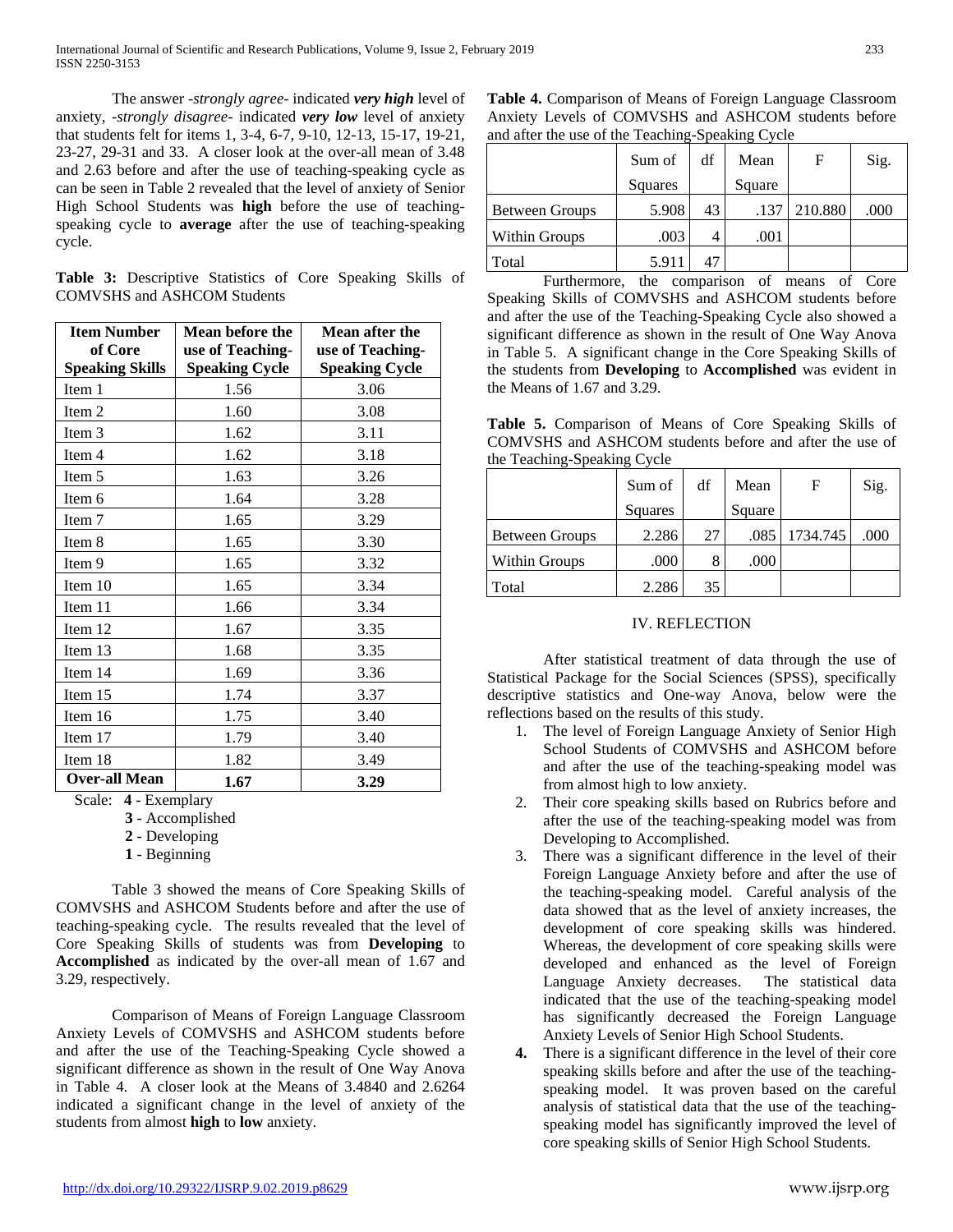Furthermore, this study has been beneficial to the following:

- 1. The student-respondents in this study were the prime beneficiaries of this study. Their Foreign Language Anxiety level were identified and addressed through the use of the teaching-speaking model. This case study also helped them to develop, improve, and enhance their core speaking skills through the teaching-speaking model.
- 2. The Language teachers benefited in this study as their teaching competence specifically in the field of teaching speaking was improved and enhanced. They were able to apply a teaching-speaking model which has been proven effective in developing and enhancing speaking skills in all levels. Being able to identify who among their students have a Foreign Language Anxiety guided them in providing appropriate support and using innovative teaching models for the development of the full potential of learners and leading them to the journey towards multi-literacy.
- 3. School heads benefited in this study as they were made aware of Foreign Language Anxiety among learners and the appropriate measures to address this anxiety through innovative teaching models. This awareness guided their undertakings in providing accurate and effective technical assistance to their language teachers.
- 4. The Language supervisor was equipped with technical skills as to the necessary processes in providing technical assistance to language teachers like how to use the teaching-speaking model and how to record the performance of speaking tasks of learners through Core Speaking Skills Rubrics. She was able to guide and help the teachers in identifying learners with Foreign Language Anxiety and means and ways to address this kind of anxiety.
- 5. The school also benefited as they were able to make their senior high school students equipped with the necessary life and career skills with the development and enhancement of core speaking skills. They made their students multi-literate learners who are ready for higher education and the world of work.

# APPENDICES

# **Appendix A: Foreign Language Classroom Anxiety Scale**

Direction: Place a check  $(\checkmark)$  under the appropriate column that represents your self-reflection. Do this for each item.

- 1 Strongly Disagree
- 2 Disagree
- 3 Neither Agree or Disagree
- 4 Agree
- 5 Strongly Agree

| <b>Items</b>                                   |  |  |  |
|------------------------------------------------|--|--|--|
| 1. I never feel quite sure of myself when I am |  |  |  |
| speaking in my foreign language class          |  |  |  |
| 2. I don't worry about making mistakes in      |  |  |  |
| language class *                               |  |  |  |
| 3. I tremble when I know that I'm going to be  |  |  |  |

| called on in language class                        |  |  |  |
|----------------------------------------------------|--|--|--|
| 4. It frightens me when I don't understand what    |  |  |  |
| the teacher is saying in the foreign language      |  |  |  |
| 5. It wouldn't bother me at all to take more       |  |  |  |
| foreign language classes*                          |  |  |  |
| 6. During language class, I find myself thinking   |  |  |  |
| about things that have nothing to do with the      |  |  |  |
| course                                             |  |  |  |
| 7. I keep thinking that the other students are     |  |  |  |
| better at languages than I am                      |  |  |  |
| 8. I am usually at ease during tests in my         |  |  |  |
| language class*                                    |  |  |  |
| 9. I start to panic when I have to speak without   |  |  |  |
| preparation in language class                      |  |  |  |
| 10. I worry about the consequences of failing      |  |  |  |
| my foreign language class                          |  |  |  |
| 11. I don't understand why some people get so      |  |  |  |
| upset over foreign language classes*               |  |  |  |
| 12. In language class, I can get so nervous I      |  |  |  |
| forget things I know                               |  |  |  |
| 13. It embarrasses me to volunteer answers in      |  |  |  |
| my language class                                  |  |  |  |
| 14. I would not be nervous speaking the foreign    |  |  |  |
| language with native speakers*                     |  |  |  |
| 15. I get upset when I don't understand what the   |  |  |  |
| teacher is correcting                              |  |  |  |
| 16. Even if I am well prepared for language        |  |  |  |
| class, I feel anxious about it                     |  |  |  |
| 17. I often feel like not going to my language     |  |  |  |
| class                                              |  |  |  |
| 18. I feel confident when I speak in foreign       |  |  |  |
| language class*                                    |  |  |  |
| 19. I am afraid that my language teacher is        |  |  |  |
| ready to correct every mistake I make              |  |  |  |
| 20. I can feel my heart pounding when I'm          |  |  |  |
| going to be called on in language class            |  |  |  |
| 21. The more I study for a language test, the      |  |  |  |
| more confused I get                                |  |  |  |
| 22. I don't feel pressure to prepare very well for |  |  |  |
| language class*                                    |  |  |  |
| 23. I always feel that the other students speak    |  |  |  |
| the foreign language better than I do              |  |  |  |
| 24. I feel very self-conscious about speaking      |  |  |  |
| the foreign language in front of other students    |  |  |  |
| 25. Language class moves so quickly I worry        |  |  |  |
| about getting left behind                          |  |  |  |
| 26. I feel more tense and nervous in my            |  |  |  |
| language class than in my other classes            |  |  |  |
| 27. I get nervous and confused when I am           |  |  |  |
| speaking in my language class                      |  |  |  |
| 28. When I'm on my way to language class, I        |  |  |  |
| feel very sure and relaxed*                        |  |  |  |
| 29. I get nervous when I don't understand every    |  |  |  |
| word the language teacher says                     |  |  |  |
| 30. I feel overwhelmed by the number of rules      |  |  |  |
| you have to learn to speak a foreign language      |  |  |  |
| 31. I am afraid that the other students will laugh |  |  |  |
| at me when I speak the foreign language            |  |  |  |
| 32. I would probably feel comfortable around       |  |  |  |
| native speakers of the foreign language*           |  |  |  |
| 33. I get nervous when the language teacher        |  |  |  |
| asks questions which I haven't prepared in         |  |  |  |
| advance                                            |  |  |  |
|                                                    |  |  |  |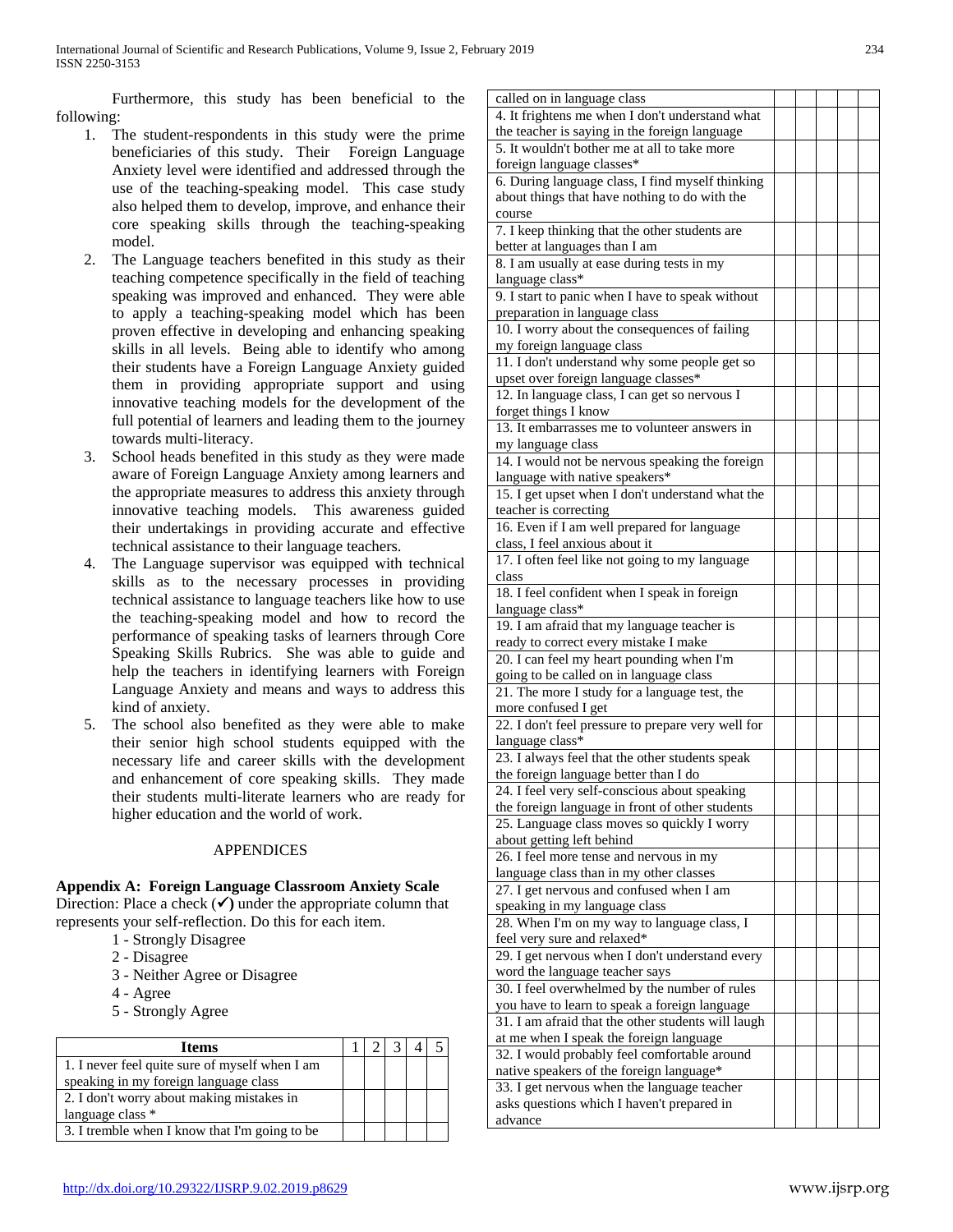# **Appendix B: Core Speaking Skills Rubrics**

Direction: For Teachers, place a check  $(\checkmark)$  under the appropriate column that represents your assessment of the Core Speaking Skills of your students before and after the intervention. Do this for each item.

1-Beginning 3-Accomplished

2- Developing 4- Exemplary

| <b>CORE SPEAKING SKILLS</b>                                       | <b>Before</b>       |              |                     | After               |   |                     |       |                     |
|-------------------------------------------------------------------|---------------------|--------------|---------------------|---------------------|---|---------------------|-------|---------------------|
|                                                                   | <b>Intervention</b> |              |                     | <b>Intervention</b> |   |                     |       |                     |
|                                                                   | 1                   | 2            | 3                   | 4                   | 1 |                     | 3     | 4                   |
| I. Pronunciation and its sub-skills                               |                     |              |                     |                     |   |                     |       |                     |
| 1. Articulate the vowels and                                      |                     |              |                     |                     |   |                     |       |                     |
| consonants and blended sounds                                     |                     |              |                     |                     |   |                     |       |                     |
| of English clearly<br>Assign<br>word<br>2.<br>stress              |                     |              |                     |                     |   |                     |       |                     |
| in<br>prominent words to indicate                                 |                     |              |                     |                     |   |                     |       |                     |
| meaning                                                           |                     |              |                     |                     |   |                     |       |                     |
| different intonation<br>Use<br>3.                                 |                     |              |                     |                     |   |                     |       |                     |
| patterns to communicate new                                       |                     |              |                     |                     |   |                     |       |                     |
| and old information                                               |                     |              |                     |                     |   |                     |       |                     |
| <b>II.</b> Speech Function<br>and its<br>sub-skills               |                     |              | <b>Before</b>       |                     |   |                     | After |                     |
|                                                                   |                     |              | <b>Intervention</b> |                     |   |                     |       | <b>Intervention</b> |
|                                                                   | 1                   | $\mathbf{2}$ | 3                   | 4                   | 1 | 2                   | 3     | 4                   |
| 1. Request: permission, help,                                     |                     |              |                     |                     |   |                     |       |                     |
| clarification, assistance, etc.                                   |                     |              |                     |                     |   |                     |       |                     |
| 2. Express: encouragement,                                        |                     |              |                     |                     |   |                     |       |                     |
| agreement, thanks, regret, good<br>wishes, disagreement,          |                     |              |                     |                     |   |                     |       |                     |
| disapproval, complaints, etc.                                     |                     |              |                     |                     |   |                     |       |                     |
| 3. Explain: reasons, purposes,                                    |                     |              |                     |                     |   |                     |       |                     |
| procedures, processes, cause and                                  |                     |              |                     |                     |   |                     |       |                     |
| effect, etc.                                                      |                     |              |                     |                     |   |                     |       |                     |
| 4. Give: instructions, directions,                                |                     |              |                     |                     |   |                     |       |                     |
| commands, orders, opinions, etc.                                  |                     |              |                     |                     |   |                     |       |                     |
| 5. Offer: advice, condolences,<br>suggestions, alternatives, etc. |                     |              |                     |                     |   |                     |       |                     |
| 6. Describe: events, people,                                      |                     |              |                     |                     |   |                     |       |                     |
| objects, settings, moods, etc.                                    |                     |              |                     |                     |   |                     |       |                     |
| <b>III. Interaction/Discourse</b>                                 |                     |              | <b>Before</b>       |                     |   |                     | After |                     |
| management and its sub-skills                                     |                     |              | <b>Intervention</b> |                     |   | <b>Intervention</b> |       |                     |
|                                                                   | 1                   | 2            | 3                   | 4                   | 1 | 2                   | 3     | 4                   |
| 1. Initiate, maintain, end                                        |                     |              |                     |                     |   |                     |       |                     |
| conversations                                                     |                     |              |                     |                     |   |                     |       |                     |
| 2. Offer Turns                                                    |                     |              |                     |                     |   |                     |       |                     |
| 3. Direct Conversations                                           |                     |              |                     |                     |   |                     |       |                     |
| 4. Clarify meaning                                                |                     |              |                     |                     |   |                     |       |                     |
| 5. Change Topics                                                  |                     |              |                     |                     |   |                     |       |                     |
| 6. Use of verbal and non-verbal                                   |                     |              |                     |                     |   |                     |       |                     |
| cues                                                              |                     |              |                     |                     |   |                     |       |                     |
| <b>IV.</b> Discourse organization and                             |                     |              | <b>Before</b>       |                     |   |                     | After |                     |
| its sub-skills                                                    |                     |              | <b>Intervention</b> |                     |   |                     |       | <b>Intervention</b> |
|                                                                   | 1                   | $\mathbf{2}$ | 3                   | 4                   | 1 | 2                   | 3     | 4                   |
| Establish<br>1.<br>coherence<br>and                               |                     |              |                     |                     |   |                     |       |                     |
| cohesion in extended discourse                                    |                     |              |                     |                     |   |                     |       |                     |
| through lexical and grammatical                                   |                     |              |                     |                     |   |                     |       |                     |
| choices.                                                          |                     |              |                     |                     |   |                     |       |                     |
| 2. Use discourse markers and                                      |                     |              |                     |                     |   |                     |       |                     |
| intonation to signpost changes in                                 |                     |              |                     |                     |   |                     |       |                     |
| the discourse, such as a change<br>of topic.                      |                     |              |                     |                     |   |                     |       |                     |
| 3. Use linguistic conventions to                                  |                     |              |                     |                     |   |                     |       |                     |
| structure spoken texts for various                                |                     |              |                     |                     |   |                     |       |                     |
| communicative purposes, e.g.                                      |                     |              |                     |                     |   |                     |       |                     |
| recount and narratives.                                           |                     |              |                     |                     |   |                     |       |                     |

# **Appendix C: Sample English Lesson Plan using Teaching-Speaking Model**

#### **SENIOR HIGH SCHOOL-SECOND QUARTER**

I. Objective: Engages in a communicative situation using acceptable, polite and meaningful communicative strategy - Nomination (EN11/12OC-IIab-21)

II. Subject Matter: Communicative Strategy - **Topic Nomination**

Core Speaking Skills: Interaction/Discourse Management Skills

Sub-Skills: Initiate, maintain, end conversations

III. Learning Activities:

*1. Focus learners' attention on speaking:* Students think about a speaking activity, what it involves and what they can anticipate. Have you tried opening a topic that you like with a friend or with anyone that you just met?

Which one is easier, opening a topic with a friend or with someone you just met?

Brainstorming on the usual topics that they talk about with a friend and with a person they just met.



*2. Provide input and/or guide planning:* This may involve pre-teaching vocabulary, expressions or discourse features and planning for an activity they will carry out in class (e.g. a presentation or a transaction).

What are the possible words and expressions you may use in opening a topic to start a conversation?

Listen to the conversations between friends.

## **Conversation A**

Ana: So, how was your weekend Alexis?

Alexis: Well, I wanted to watch a movie with my sister but she was too tired to go out.

Ana: So, what did you do?

Alexis: We just stayed home and watch TV.

#### **Conversation B**

Peter: So, how was your weekend?

Anton: I had a great weekend.

Peter: What happened?

Anton: I went to my sister's house. I helped her clean the garage.

Peter: Really?

Anton: Yes, but she made me a really great dinner that night. Peter: All right!

Listen to the conversation with a new neighbor.

## **Conversation A**

Ella: Do you like living here?

Luisa: Yes, I do. I really enjoy living here. So far everything has been fine. The downtown area is really pretty. And I love all the cafes and restaurants there. The other thing I like is that it's very small, so it's easy to get to know people.

Listen to the conversation with a new classmate.

## **Conversation B**

Greg: Do you think English is difficult?

Tom: Yes, I do. It's a very difficult language to learn. But I guess all languages are difficult. I tried to learn Japanese once and it was really hard. These days though, it's easier to learn a foreign language because you can buy some fantastic courses on video.

List down the possible words and expressions you may use in opening a topic to start a conversation.